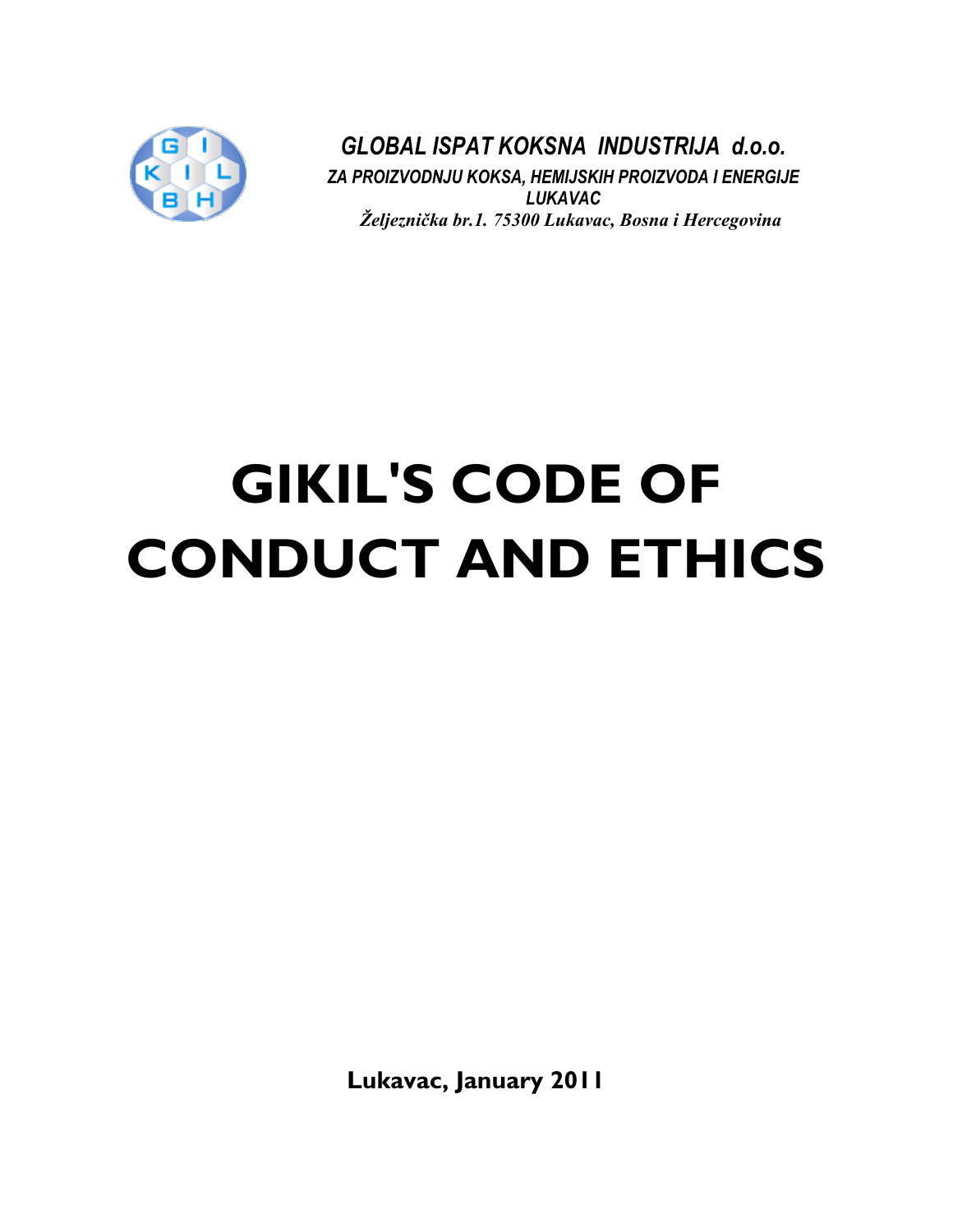# *CONTENTS*

- *- Introduction with GIKIL's Code of Conduct and Ethics p.3*
- *Guiding Principles at GIKIL p.4*
- *- Relationship with Each Other p.5*
- *- Relationship with the Company p.7*
- *- Relationship with our Board of Directors p.11*
- *- Relationship with Suppliers and Customers p.12*
- *- Relationship with Government and the Law p.13*
- *- Corporate Social Responsibility p.14*
- *- Relationship with Environment p.16*
- *- How to Respect a Code of Conduct? P.18*
- *- Non-retaliation policy p.18*
- *- Dress Code p.19*
- *- Frequently Asked Questions related to Code of Conduct and Ethics p.22*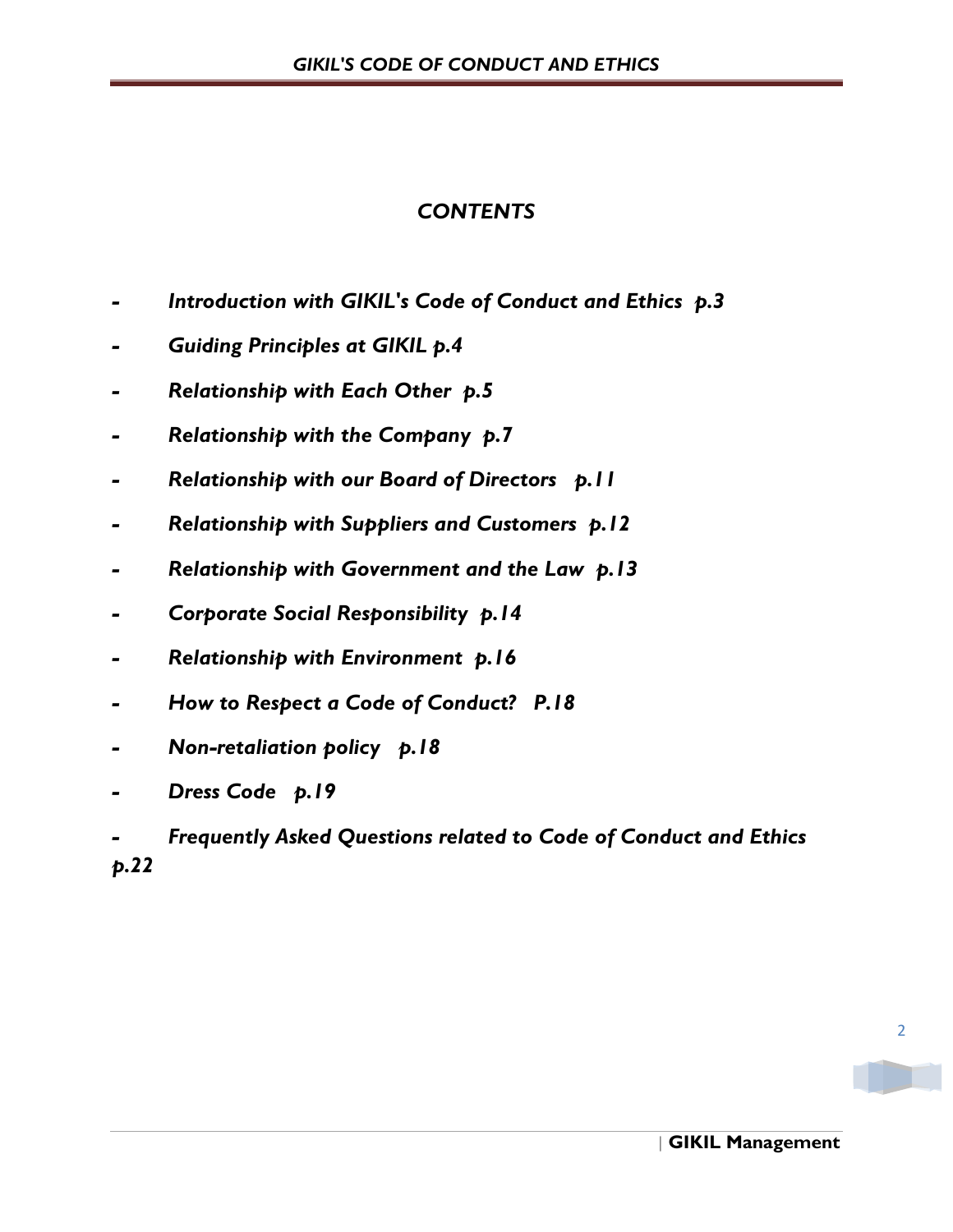# *Introduction with GIKIL's Code of Conduct and Ethics*

 The goal of Leadership at All Levels is to provide a culture where ethical conduct is recognized, valued and exemplified by all employees. Our GIKIL's Code of Conduct serves as a guide for our daily business interactions, reflecting our standard for proper behaviour and our corporate values.

GIKIL often signs a number of agreements with reputed companies involved in international trading of coal and coke, where amounts of financial funds involved are very huge and hence most of the contracts do provide "nondisclosure clauses". Some of the contracts even provide possibility for "unilateral cancellation of the contracts" by our business partners if they come to know that the executives of GIKIL with whom they deal have a doubt full integrity.

The Code clearly conveys to each of us that the manner in which we achieve our business results matters just as much as achieving them. The GIKIL's Code of Conduct applies to all GIKIL's people, including Directors and Officers.

 Most importantly, each employee is responsible for demonstrating integrity and leadership by complying with the provisions of this Code of Conduct. By fully including ethics and integrity in our ongoing business relationships and decisionmaking, we demonstrate a commitment to a culture that promotes the highest ethical standards.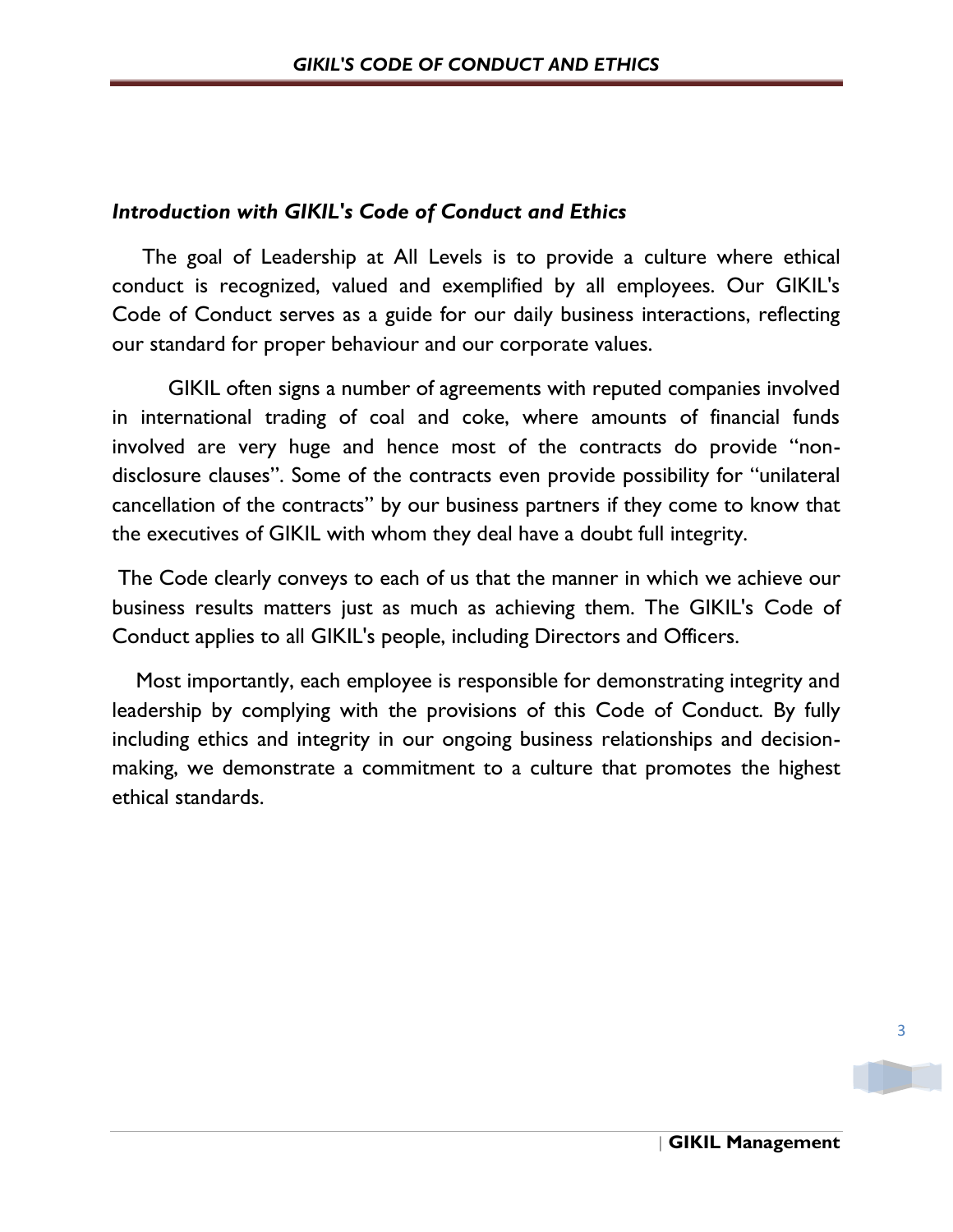# **Guiding Principles at GIKIL**

**-** *Be honest, fair and trustworthy in all your GIKIL activities and relationships.*

*- Avoid all conflicts of interest between work and personal affairs.*

*- Foster an atmosphere in which fair employment practices extend to every member of the diverse GIKIL community.*

*- Strive to create a safe workplace and to protect the environment.*

1. Honor the language and spirit of the law of every nation and undertake open and fair corporate activities to be a good corporate citizen of the world.

2. Respect the culture and customs of every nation and contribute to economic and social development through corporate activities in the communities.

3. Dedicate ourselves to providing clean and safe products and to enhancing the quality of life everywhere through all our activities.

4. Create and develop advanced technologies and provide outstanding products and services that fulfil the needs of customers worldwide.

5. Foster a corporate culture that enhances individual creativity and teamwork value, while honouring mutual trust and respect between labour and management.

6. Pursue growth in harmony with the global community through innovative management.

7. Work with business partners in research and creation to achieve stable, long-term growth and mutual benefits, while keeping ourselves open to new partnerships.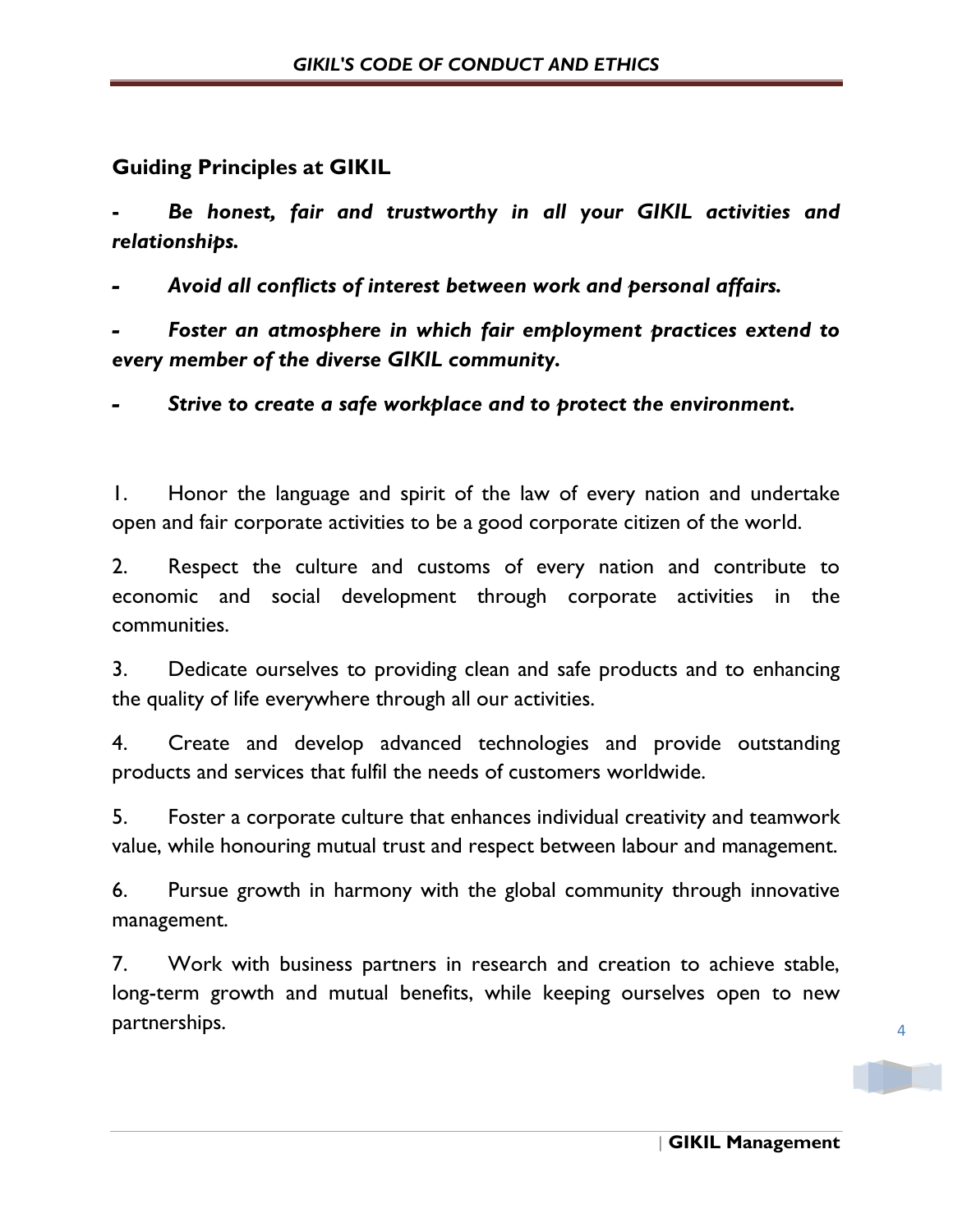## **Relationship with Each Other**

*We strive to have successful working relationships.* 

 At GIKIL we take pride in the strong personal commitment of our people and the excellent achievements that result from that commitment. But this level of cooperation can only be achieved in a climate of trust, open and honest communication, and respect. All of your dealings with your peers, your subordinates and your supervisors should be conducted as a partnership.

 Your relationship with those you work with should be as a member of a winning team. People working in harmony and focused on a set of mutual objectives are the driving momentum behind our business.

 For this dynamic team relationship to work, each individual must fulfil his or her responsibilities — and feel assured that others will do the same. This means providing the necessary support to others, at every level, to get the job done. No individual or business unit can place its own priorities before those of the Company.

 Your relationship with those you work with or supervise should promote ethics and compliance by setting an example of decency, fairness and integrity in working with others.

#### *We promote open and honest communications*

 We encourage creative and innovative thinking. We treat subordinates as individuals, providing them the freedom necessary to do their jobs, provide suggestions for performance improvement.

 We are as responsible as our supervisor for ensuring that the communication between you is open and honest. Take the initiative as often as you can. We are innovative in solving problems. Our cooperation and creativity are essential to achieving the goals of your unit and the Company.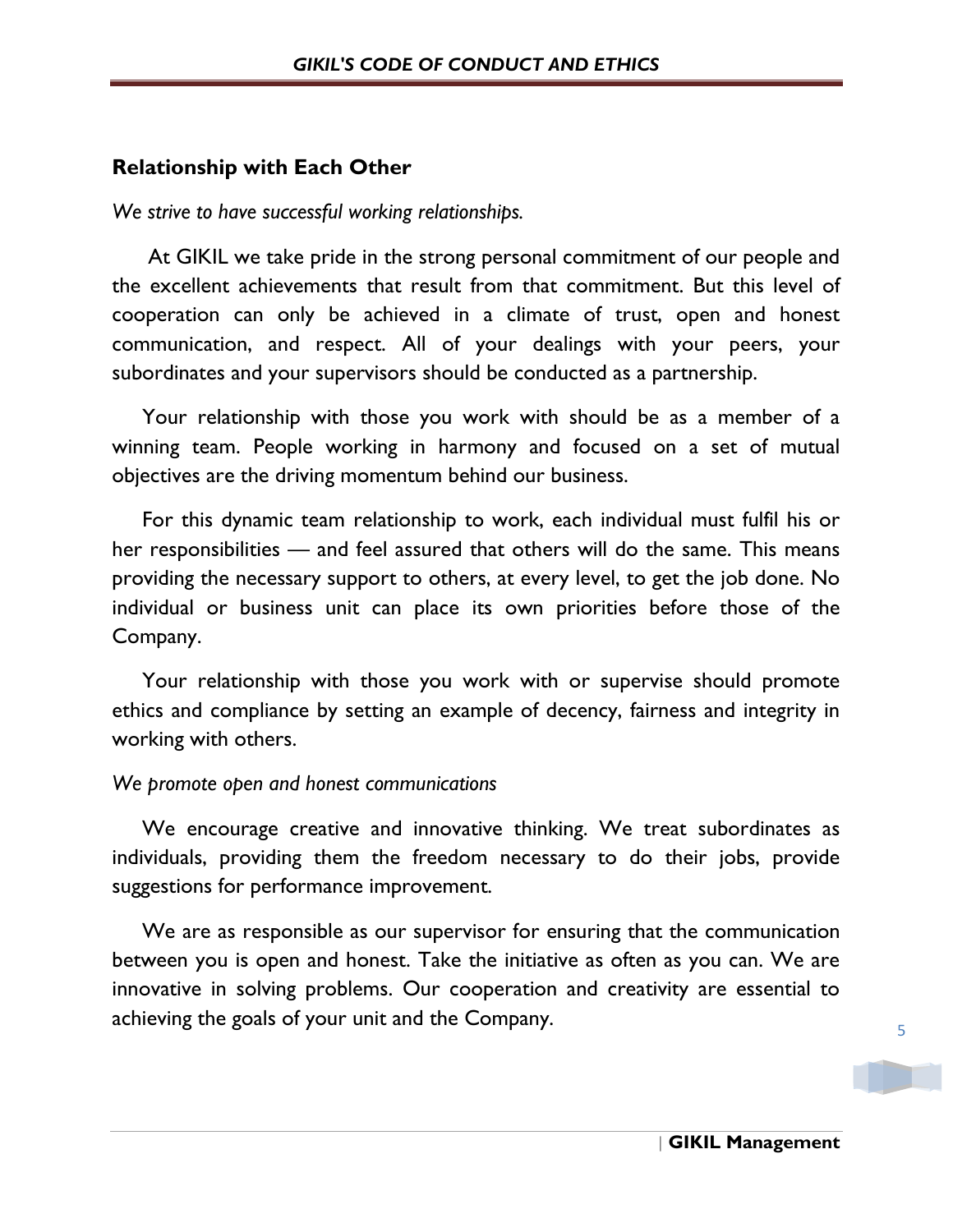#### *We value GIKIL's people as our greatest resource*

 GIKIL's commitment to caring for people is manifested in the workplace through a variety of programs designed to promote and reward individual and team achievement. You are encouraged to advance as far as you can and to make a meaningful contribution to the success of the Company. Specifically, in matters of employment, it is our policy:

• To select, place and pay all GIKIL's people on the basis of qualifications for the work to be performed and without discrimination on the basis of race, religion, national origin, ethnicity, color, gender, gender identity, age, citizenship, sexual orientation, veteran status, marital status, disability or any other characteristic protected by law.

• Not to use child labor. Child labor is defined as employing any person younger than the minimum age allowed by law in the jurisdiction in question; however, in no event will we knowingly employ anyone younger than fifteen (15) years of age.

• To maintain an inclusive work environment and achieve excellence by attracting and retaining people of all backgrounds in our workforce.

• To provide training, education and promotional opportunities that permit development and career advancement for all GIKIL's people.

• To conduct performance appraisals that provide candid and accurate feedback. To encourage two-way comments and discussion and review of appraisals by higher levels of management.

• To pay for performance and recognize and reward contributions by individuals and teams that exceed their normal job duties.

• To prohibit sexual or any other kind of harassment of GIKIL's people by any person in the workplace or while conducting Company business.

• To avoid favouritism or the appearance of favouritism in the workplace in accordance with the policies and procedures adopted by the Company.

• To respect an individual's privacy and to collect, process, use and retain employees' personal Information.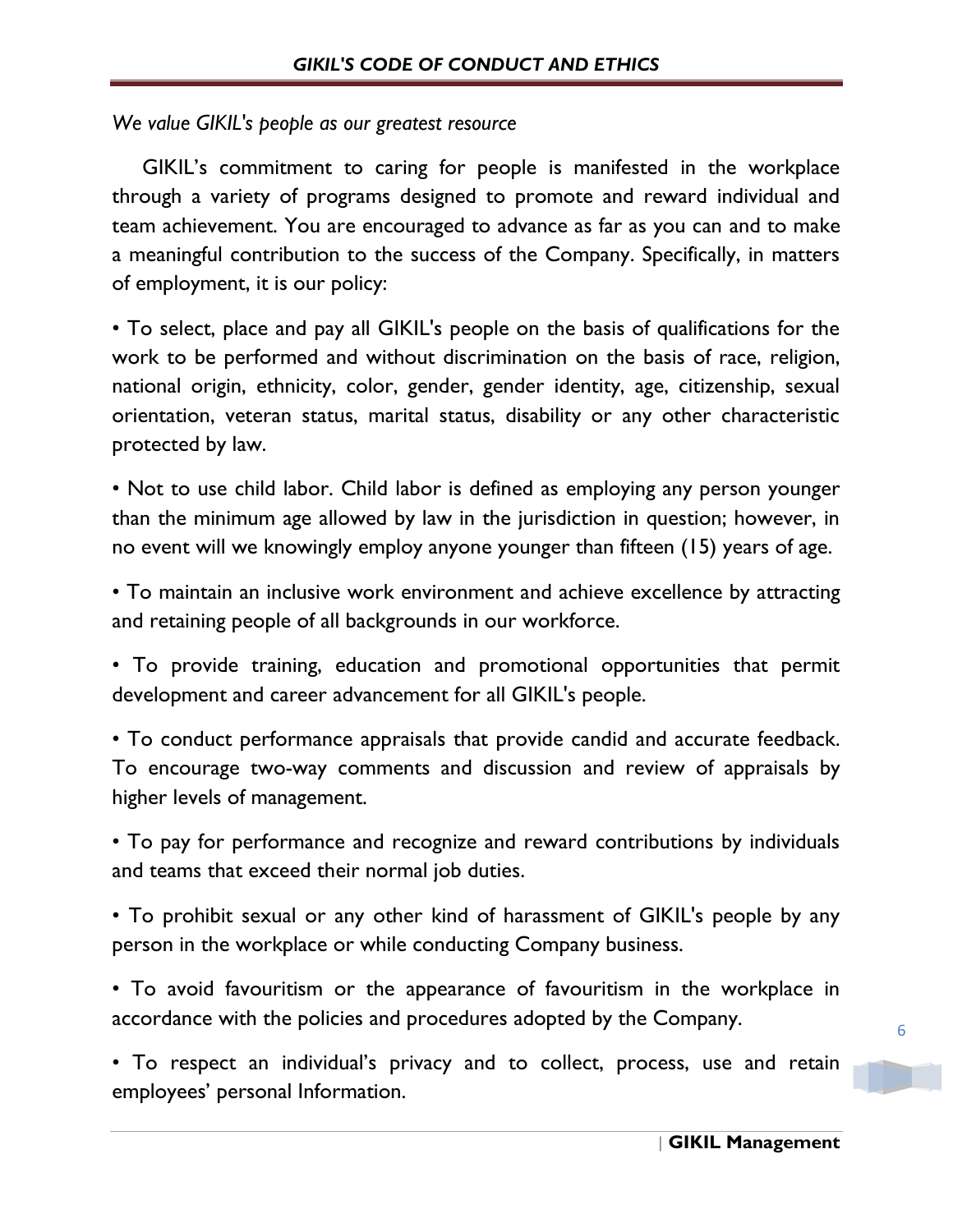• To strive to eliminate potential hazards from the workplace and provide a safe and healthy work environment for GIKIL's people, and to strive to comply with all applicable occupational safety and health laws and standards.

• To help maintain a safe, healthy and productive work environment, for all GIKIL's people and others, by:

– prohibiting the possession, use, sale or transfer of illegal drugs or drug paraphernalia on Company property or time

– prohibiting conducting Company business while under the influence of alcohol

– prohibiting the possession or use of weapons/firearms or ammunition on Company premises or while conducting GIKIL's business subject to local law. Possession of a weapon can be authorized for security personnel when this possession is determined necessary to secure the safety and security of Company employees;

– reporting any instance of drug or alcohol abuse or weapons possession to Management immediately.

# **Relationship with the Company**

## *We avoid conflicts of interest*

 Your judgment is one of your most valuable assets. You should avoid any activity or association that conflicts with or appears to conflict with your exercise of independent judgment in the Company's best interests.

 Conflicts can arise in many situations. It is impossible to cover them all here, and it will not always be easy to distinguish between proper and improper activity. When in doubt, consult your manager or your unit's legal counsel before taking any action.

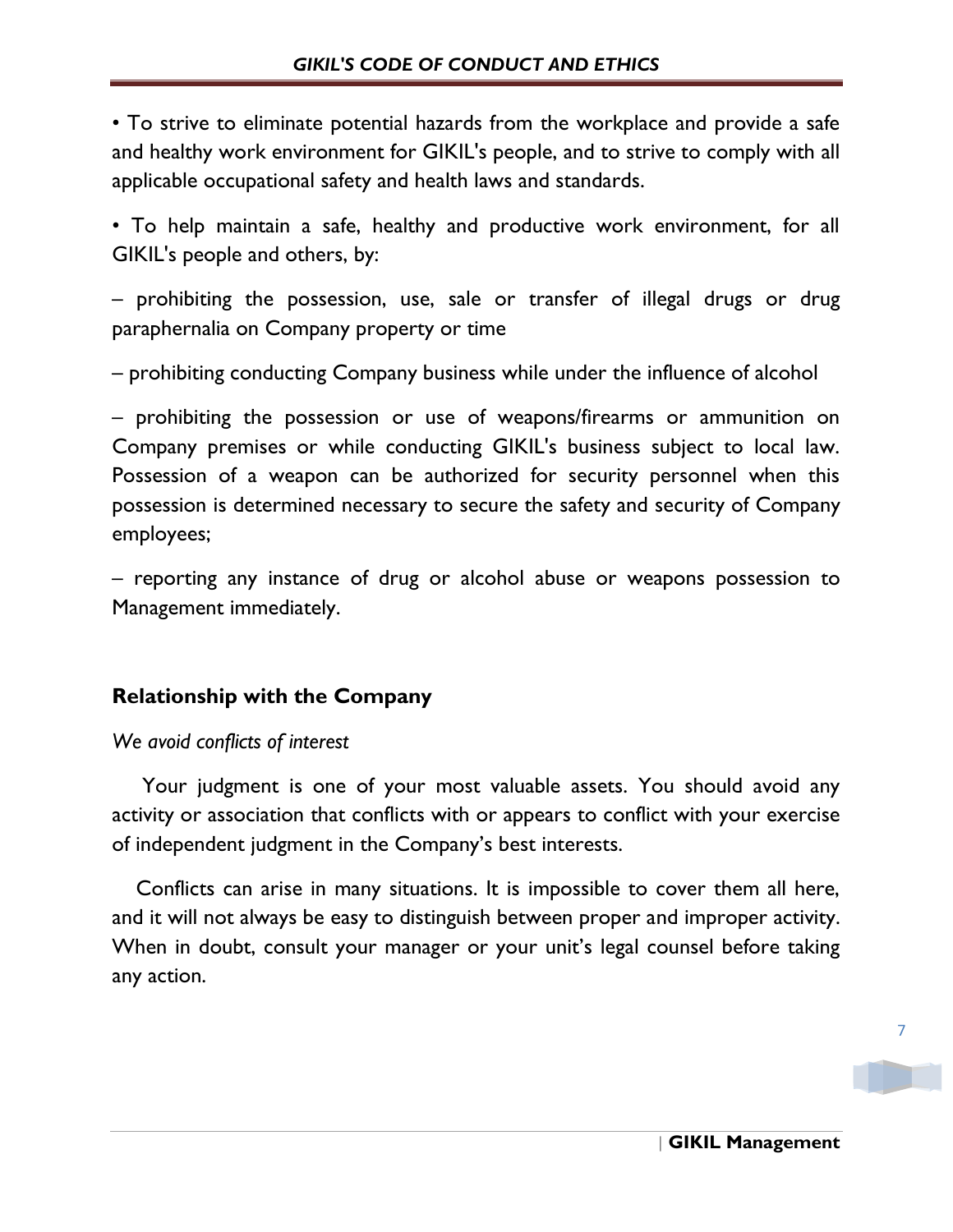The following guidelines apply to the most common conflict situations:

### *Other Work*

 Do not work anything for third party or provide assistance to third party, that may adversely affect your performance or judgment on the job. Do not use Company time, facilities or materials for outside work that is not related to your job at GIKIL without authorization from your Division or function head.

## *Personal*

 While we recognize and respect the rights of GIKIL people to freely associate with those they encounter in the work environment, we must also use good judgment in ensuring that those relationships do not negatively impact job performance, ability to supervise others or the work environment.

## *We protect the Company's proprietary information*

 GIKIL's trade secrets, other proprietary information and much of its internal data are valuable assets. Protection of these assets, including maintaining their secrecy, plays a vital role in our continued growth and ability to compete. A trade secret is information used in connection with GIKIL's business that is not generally known or easily discovered, and for which efforts have been made to maintain its secrecy. However, other proprietary information, such as know-how, has to be protected as well.

 GIKIL's trade secrets and other proprietary information may consist of any formula, design, device or information that is used in our business and that gives GIKIL an opportunity to obtain an advantage over our competitors.

 GIKIL's trade secrets and other propriety information are not always of a technical nature. They can also include business research, new product plans, strategic objectives, any unpublished financial or pricing information, employee, customer and vendor lists and information regarding customer requirements, preferences, business habits and plans. While not complete, this list suggests the wide variety of information that needs to be safeguarded.

 Trade secrets and other proprietary information need not be patentable, but cannot be generally or publicly known.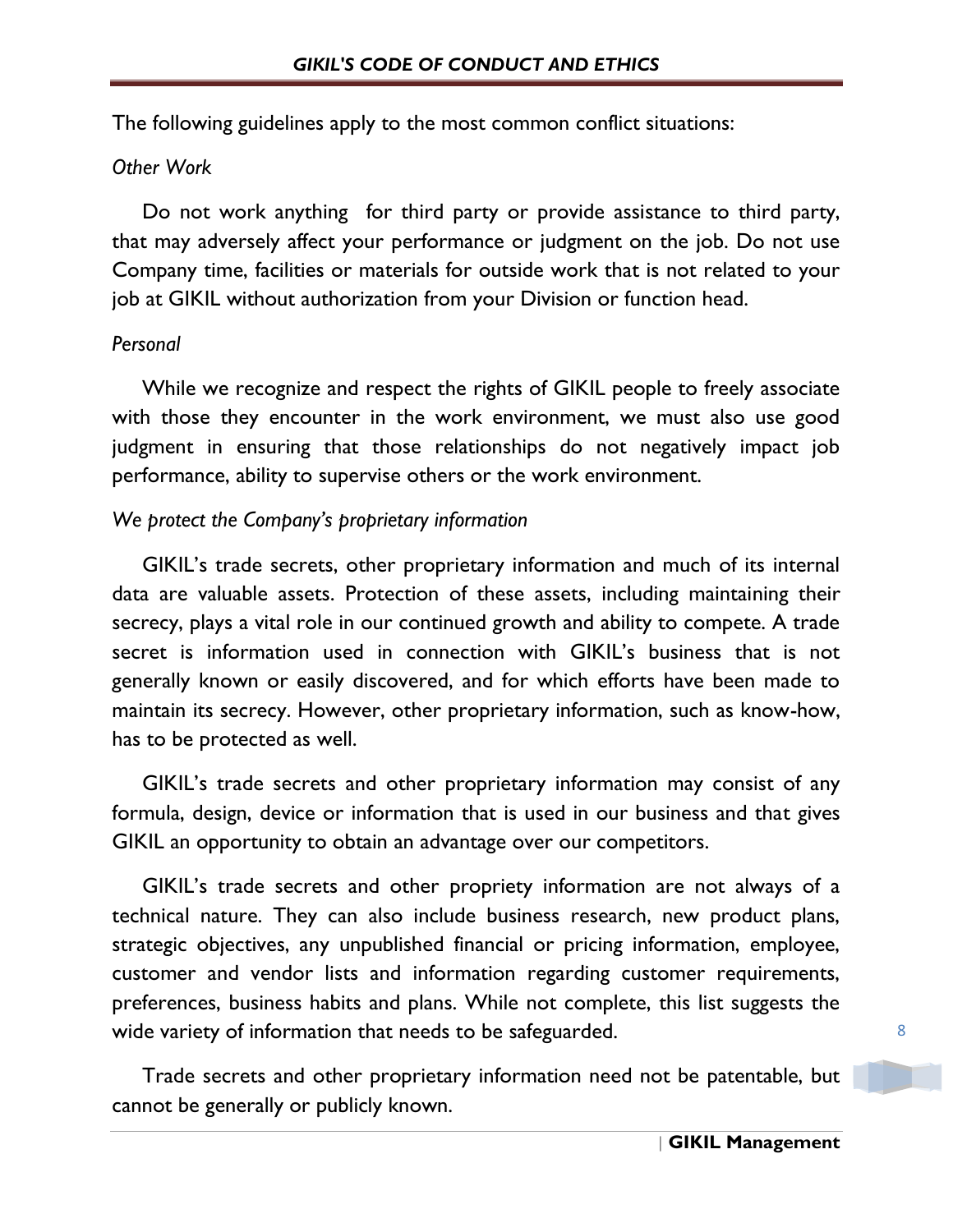Your obligations with respect to GIKIL's trade secrets and other proprietary information are:

• Not to disclose this information to other GIKIL's people except on a "need to know" or "need to use" basis.

• Not to disclose this information to persons outside of GIKIL.

• Not to use this information for your own benefit or the benefit of persons outside of GIKIL.

 If you leave GIKIL, your obligation to protect GIKIL trade secrets and other proprietary information continues until the information becomes publicly available or GIKIL no longer considers it a trade secret or proprietary. You should also remember that correspondence, printed matter, electronic information, documents or records of any kind, specific process knowledge, procedures, special GIKIL ways of doing things — whether confidential or not — are all the property of the Company and must remain at GIKIL.

 Of course, personal skills acquired or improved on the job are the personal assets of the one who leaves. If you have a question as to whether information is proprietary or is a trade secret, you should contact Legal.

#### *Press and Media requests*

 It is critical that no one respond to any such inquiry or contact themselves because any inappropriate or inaccurate response, even a denial or disclaimer of information, may result in adverse publicity and could otherwise seriously affect the Company's legal position.

 Requests for interviews with any GIKIL individual relating to the Company or its affairs and/or the issuance of any Company press releases and/or statements must be reviewed and approved in advance by the Managing Director or Deputy Managing Director. Company-initiated interviews similarly must be approved before they may be scheduled with the media.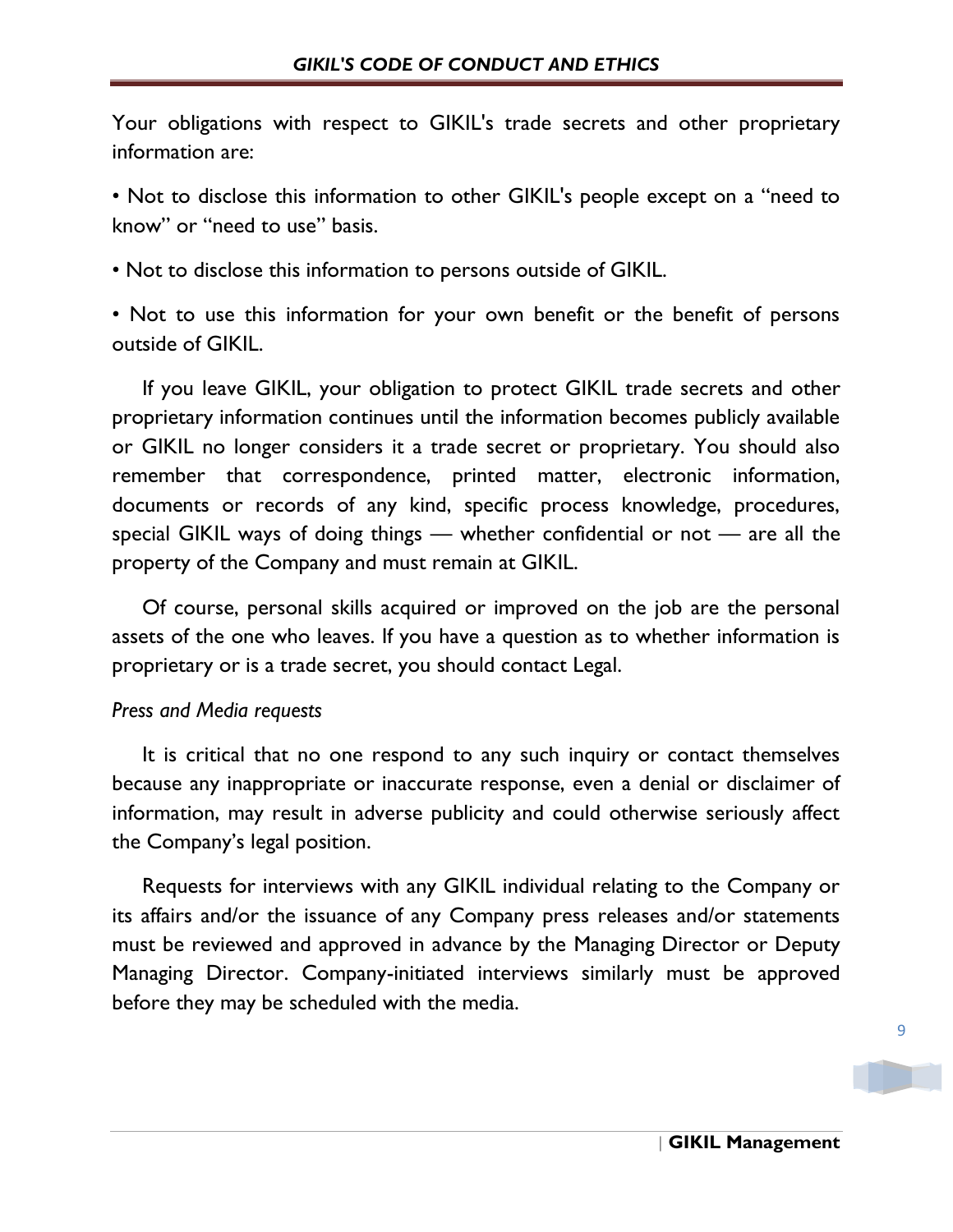### *We maintain reliable records and reports*

 Everyone involved in creating, processing and recording such information is held responsible for its integrity.

 Every accounting or financial entry should reflect exactly what is described by the supporting information. There must be no concealment of information from (or by) management, or from the Company's internal or independent auditors.

 No false or misleading entries should be made in any books or records of the Company for any reason, and no fund, asset or account of the Company may be established, acquired or maintained for any purpose unless such fund, asset or account is properly reflected in the books and records of the Company.

## *We protect GIKIL's assets*

 Company assets, facilities or services must be used only for lawful, proper and authorized purposes. The theft of money, property or services is strictly prohibited. GIKIL's equipment, systems, facilities and supplies must be used only for conducting GIKIL business or for purposes authorized by management.

 You are personally responsible not only for protecting GIKIL's property entrusted to you, but also for helping to protect the GIKIL's assets in general.

#### *We use information technology resources responsibly*

Information Technology Resources should be used for GIKIL business purposes. The following uses are prohibited:

• Harassing, discriminating, defamatory, fraudulent or threatening messages, including those that offensively address race, sex, age, sexual orientation, religion, political beliefs, national origin, disability, ethnicity, veteran status, gender identity or any other characteristic protected by applicable law.

• Sending, accessing or storing any form of offensive or obscene communications or materials.

• Unauthorized distribution of GIKIL's proprietary, confidential or trade secret information.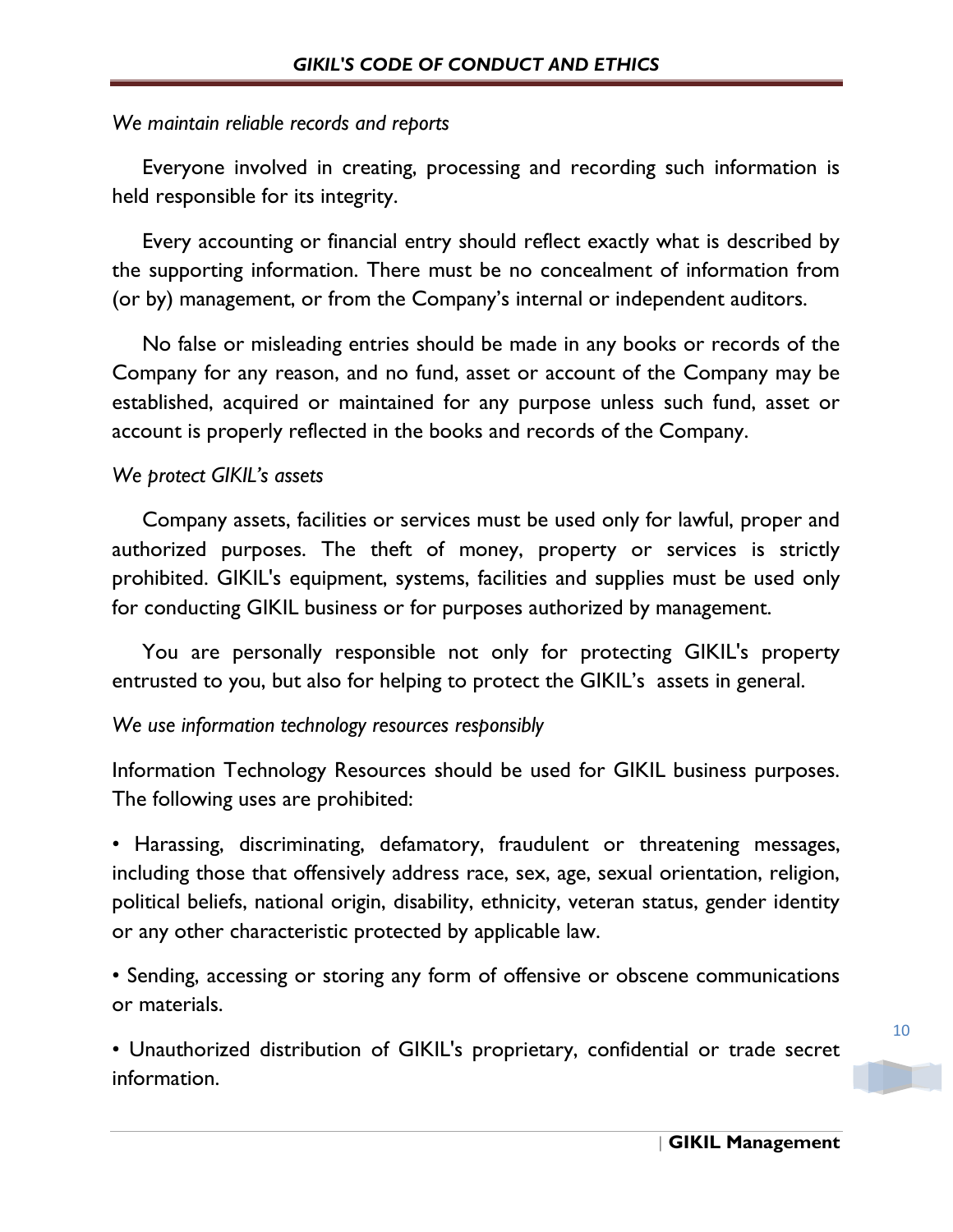• Causing or permitting security breaches or disruptions of network communication, and/or improperly revealing your password to others or allowing others to use your password.

• Violations of the rights of any person or company protected by copyright, trade secret, patent or other intellectual property right, or similar laws or regulations.

• Violations of the privacy rights of any person protected by applicable law.

• Solicitation for any outside organization, venture or cause unrelated to GIKIL, including, for example, any commercial, religious or political organization, venture or cause. Except as limited by applicable laws, GIKIL reserves the right to monitor equipment, systems, and network activities, including, but not limited to, email, voice mail, Internet usage and any stored information, in appropriate circumstances and pursuant to applicable laws. GIKIL reserves the right to terminate any user's access to GIKIL Information Technology Resources at any time, with or without advance notice.

# **Relationship with our Board of Directors**

#### *We promote direct and open communication with the Board*

 Both inside and outside the boardroom, GIKIL's directors have frequent and direct contact with the Company's Management. Key senior managers regularly join the directors during Board meetings and more informal sessions, and together they actively participate in candid discussions of various business issues.

 Between scheduled board meetings, directors are invited to, and often do, contact senior managers with questions and suggestions. The resulting atmosphere of openness and candour reflects GIKIL's overall corporate culture and helps the Board play an active role in the development and guidance of the Company's business strategy.

*We are committed to excellent corporate governance*

GIKIL's Board has been a leader in supporting corporate governance initiatives.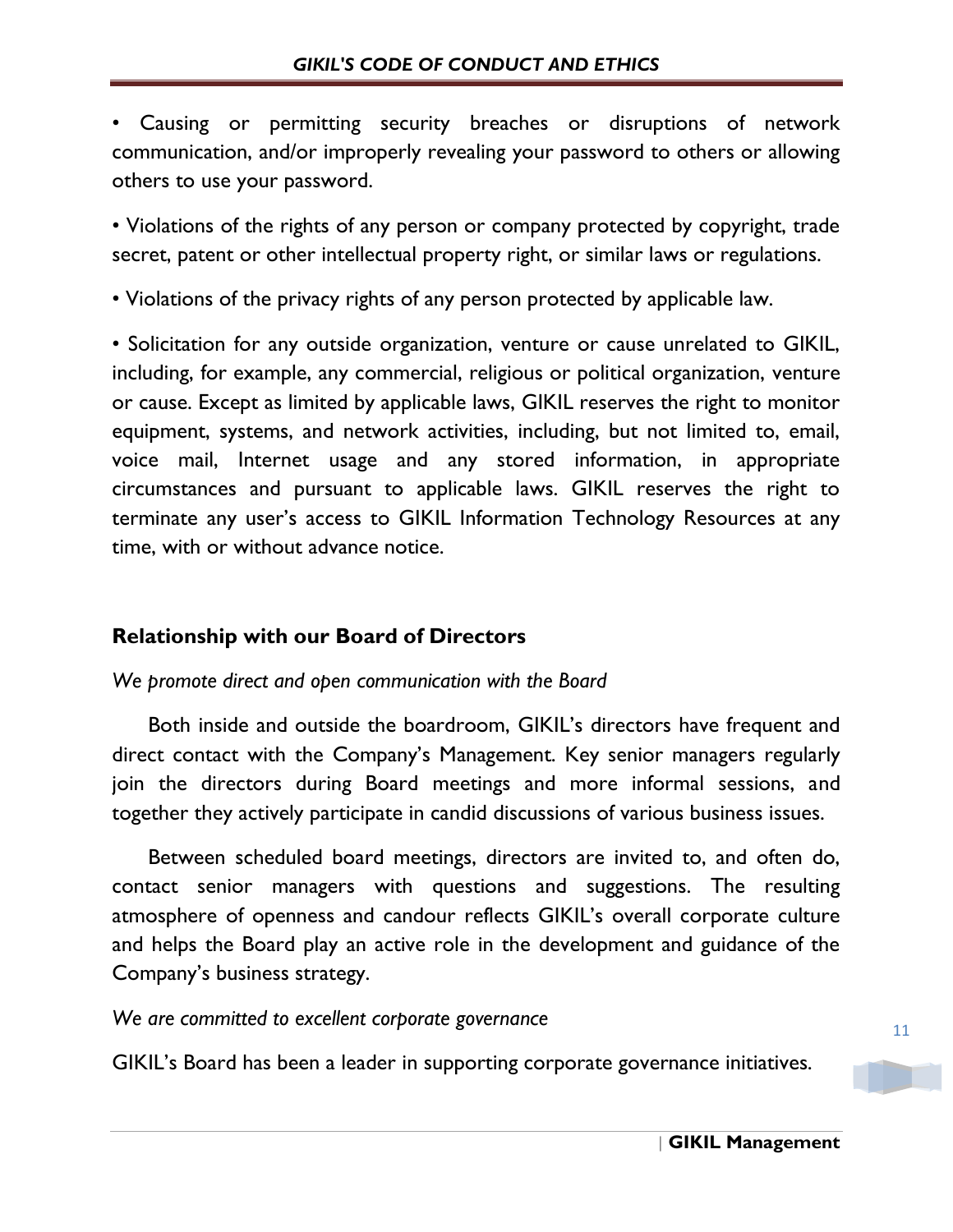## **Relationship with suppliers and customers**

#### *We deal ethically with suppliers and customers*

 Our aim in conducting our purchasing operations is to ensure continuing, reliable sources of supply. Honest dealing with customers and suppliers is essential to sound, lasting relationships. Thus, we view our suppliers as partners and expect them to make a reasonable profit.

 Decisions are based on objective criteria such as price and quality as well as a vendor's reliability and integrity. Giving or receiving any kickbacks, bribes or similar payments of any sort is prohibited.

 We extend no personal favors to customers on prices, promotional allowances, marketing assistance or the like; we treat all customers on the same business basis.

#### *We do not give or accept inappropriate gifts*

 It is not acceptable to give or receive gifts, payments or other benefits to influence any business decision. If you intend to give or receive a gift, payment or other benefit that is more than nominal in value then you must contact GIKIL's Legal Department.

 Follow this rule: never accept a gift or service if it will compromise you or could appear to compromise you. This does not include occasional business meals, which can be reciprocated, or gifts of purely nominal value.

#### *We respect the trade secrets and confidential information of others*

 It is GIKIL's policy not to knowingly infringe upon the intellectual property rights of others. It is also Company policy to respect the trade secrets or other proprietary information of others. This is particularly important if you have knowledge of trade secrets and proprietary information of a former employer. If any questions should arise in this area, you should consult Legal Department.

 If anyone outside of the Company approaches you with an invention, discovery or idea, it is important to protect the Company against future infringement or monetary claims, especially in cases where our own efforts or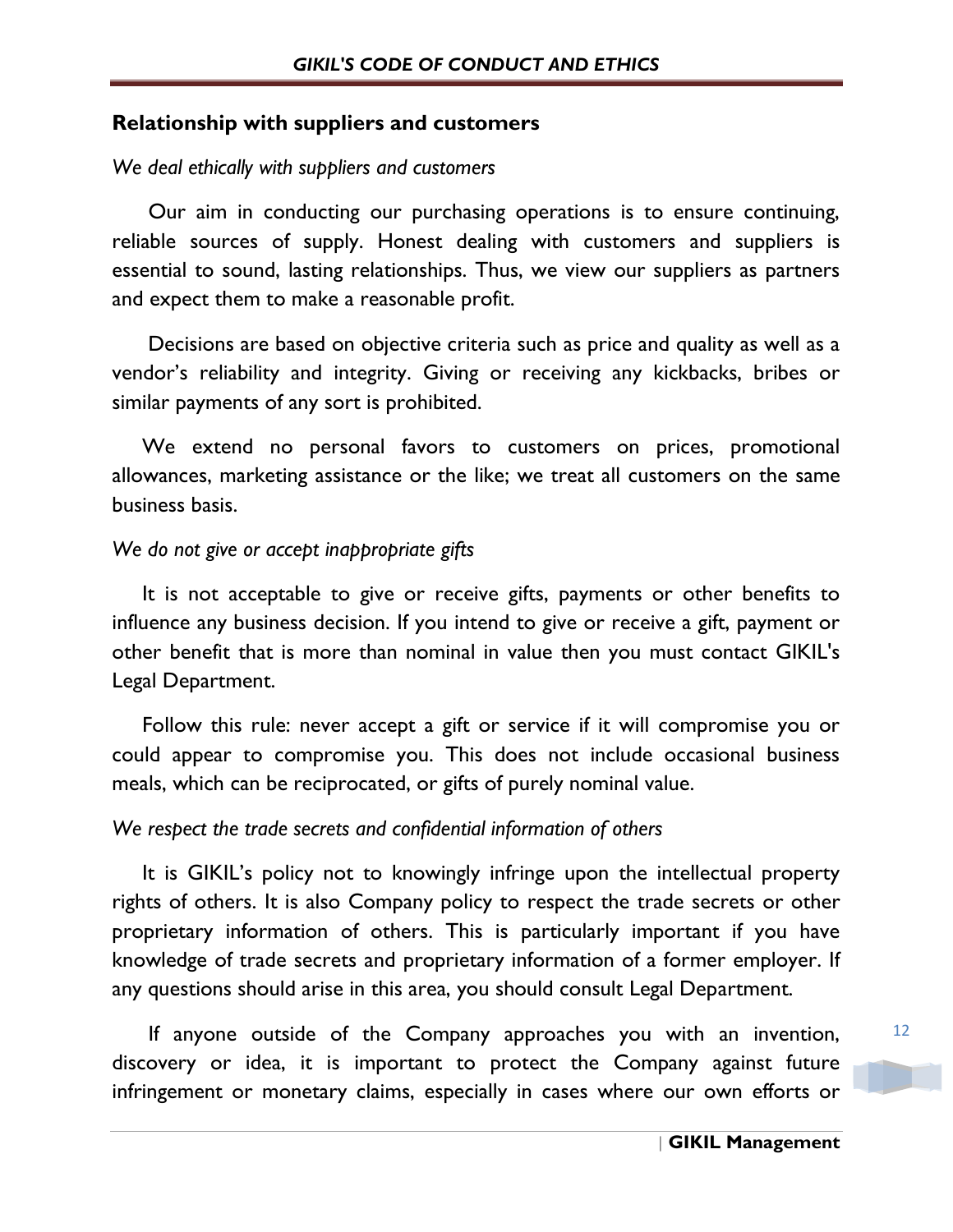those of our consultants have previously arrived at the same invention, discovery or idea which we wish to apply to a Company product.

## *We respond to inquiries from consumers*

 We recognize the importance of anticipating and assuring responsiveness to consumer needs and preferences in our products. We also believe that consumer opinions, concerns and inquiries communicated to the Company regarding our products are important sources of information.

 Consumer needs are constantly changing, so we must continually listen to what people want and use our creativity to satisfy these changing needs.

## *We advertise accurately*

 We observe standards of commercial fairness in devising, using and selecting advertising, trademarks and designs so that our products succeed on the strength of their own quality and our reputation, rather than by imitation or trading on the goodwill of competitors.

• Strict adherence to local legal requirements respecting trademark infringement and unfair competition.

• Avoiding copying of well-known trademarks, slogans, advertising themes and graphics used by multinational companies and regional competitors outside of our locality.

## **Relationship with Government and the Law**

## *We do not make political contribution*

 No funds or assets of the Company may be used for contributions to any political party or candidate, whether state or local level. A political contribution includes both direct (i.e., money) and in-kind contributions. In-kind contributions include the contribution of products, volunteer work by GIKIL people within normal business hours and the use of GIKIL facilities for fundraising or political purposes.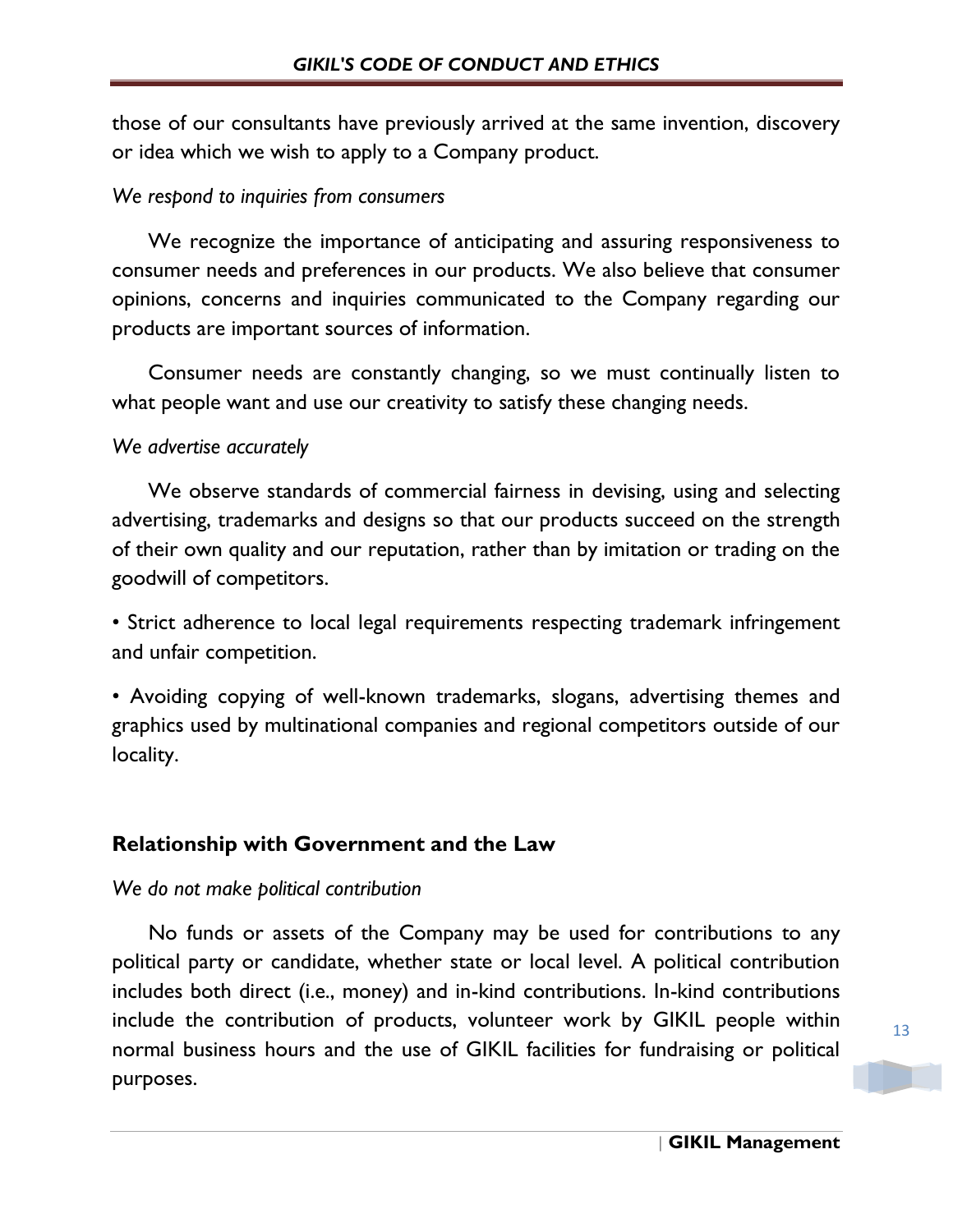Individual GIKIL's people remain free to make personal contributions to candidates or parties of their choice. A personal contribution is the responsibility and burden of the individual person. GIKIL will accept no responsibility for or obligation with respect to a personal contribution.

#### *We deal ethically with governments*

 You must not seek to influence any government employee's judgment or conduct by promises of gifts or other benefits, or by any other unlawful inducement. Thus, it is important that you not provide any gift, entertainment or other thing of value to a government employee unless you have pre-cleared it with Legal Department.

 Always be direct and honest in dealings and communications with government employees. Any knowing or willful false statements to government employees (oral or written), and particularly any false statement under oath, can expose the Company and its people to substantial penalties.

## *We preserve records according to the law*

 We comply with all laws and regulations relating to retention of Company records (including physical documents and electronic data).

 You must not destroy or alter such records, as the improper destruction of records could have serious consequences — including civil and/or criminal penalties — for the Company and for you personally.

## **Corporate Social Responsibility**

 Since its foundation GIKIL has continuously strived to contribute to the sustainable development of society through the manufacturing and provision of innovative and quality products and services. In order to contribute to sustainable development, GIKIL believe that interacting with its customers, employees, business partners and local community is of considerable importance.

 Our Corporate Social Responsibility polices mean that GIKIL always endeavour to build and maintain sound relationships through open and fair communications.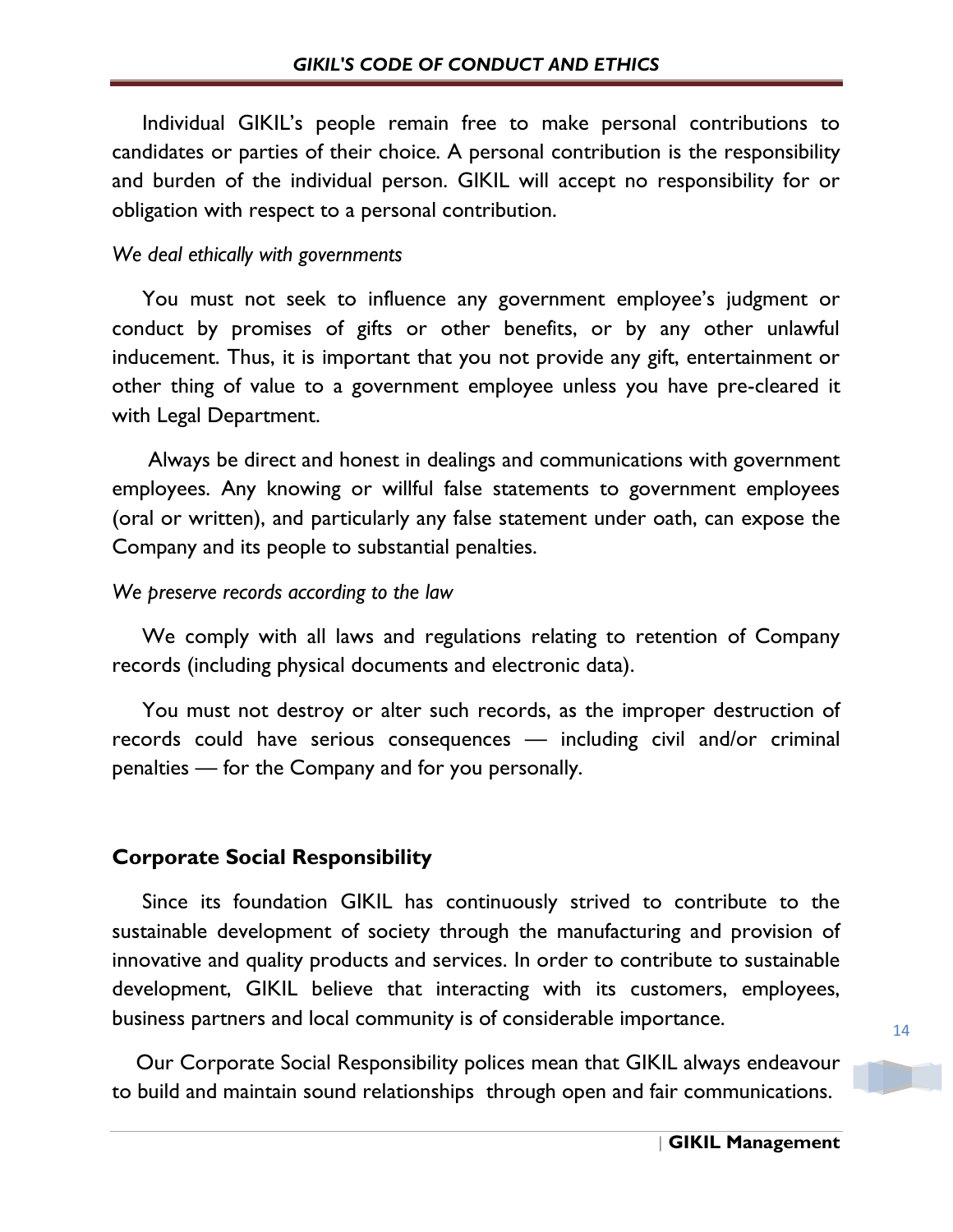Protecting the environment and the health and safety of employees is the law and GIKIL believes it's also the right thing to do. Through management leadership and employee commitment GIKIL works to conduct its operations in a safe manner that minimizes environment impact.

 This policy affects all company activities – not just managing our waste and emissions, but everything we do – for example, selling products, driving a car on company business, acquiring a new business or providing customer service.

# What to do

- Comply with all applicable environmental, health and safety laws and regulations and GIKIL policies.
- Create and maintain a safe working environment and prevent workplace injuries.
- Eliminate unreasonable environmental, health and safety risk from GIKIL's facilities, products, services and activities.
- As practicable, reduce toxic and hazardous materials and prevent pollution.
- Continue to improve our environmental, health and safety system and performance as an integral part of GIKIL's operational strategy.
- Present ideas that support the goals of this policy to your manager or your business's environmental, health and safety manager.
- Promptly alert your manager or environmental, health and safety contact of unlawful or unsafe conditions.

# *Social Contribution*

 We believe that our contribution to society must go beyond providing great products and fostering economic prosperity. Working closely with not-for-profit partners or non-governmental organisations, we seek to make a real difference to the communities in which we live and work.

## *We participate in local giving and volunteerism*

 Our goal is to take part in projects to further the development and welfare of the local community. Such projects include participating in charitable drives and

15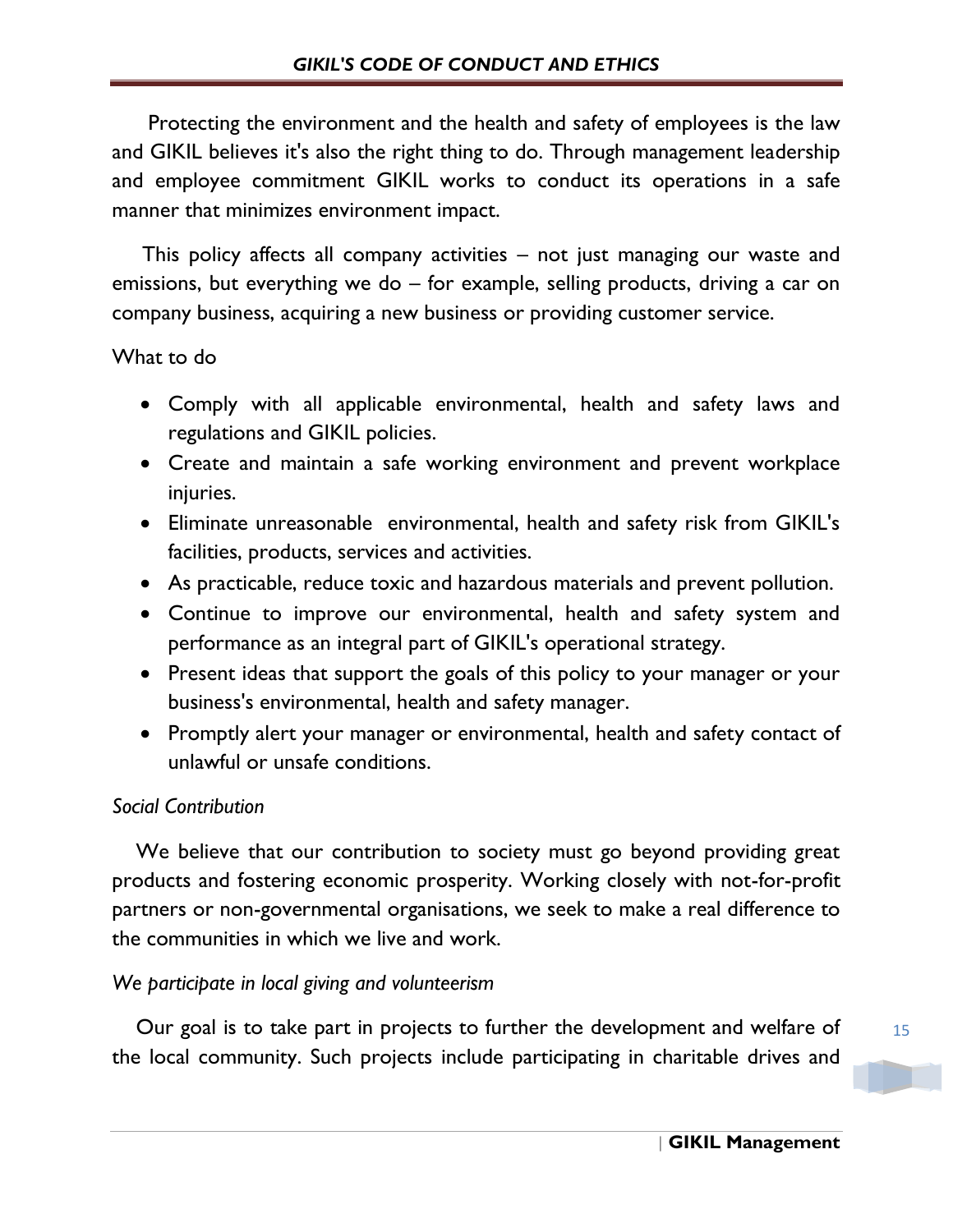assuming responsibility for aiding the poor, injured and sick people. For example, our employees participate in voluntary blood donation every three months.

 Our primary focus is on young people, particularly the education of young people. Therefore, our company cooperates with the University of Tuzla in the field of education, research and scientific activities. Students from the Faculty of Technology from Tuzla will work their internship in GIKIL's plants. This is a good opportunity for those students who demonstrate the most knowledge and skills to find a place in our collective after graduation.

 The Company also encourages its people to participate on their own time in local charitable activities of their choice.

# **Relationship with environment**

 GIKIL has been always dedicated to work harder in protection of it reputation protecting environment in which company do its business.

 A very important step which refers to GIKIL's Corporate Social Responsibility, a company made implementing the project of complete change of technology and principles of work on its factory for production of maleic acid anhydride.

 In 2006. was made conversion of this plant and was changed its principle of working . Instead of pure benzene this plant has been using n-butane as basic raw material.

 N-butane makes this plant's functioning more stable and cost effective and the plant's operation will not depend on the coke plant. The plant has been modernized, possibilities of the liquid product storing have been increased and the lifespan of a new catalyst is two times longer than the lifespan of the previous one.

 From an ecological point of view, n-butane is more acceptable than benzene because it is not listed as a poisonous substance while benzene is known as a carcinogen and according to Bosnian and EU standards there are very stringent regulations for its use.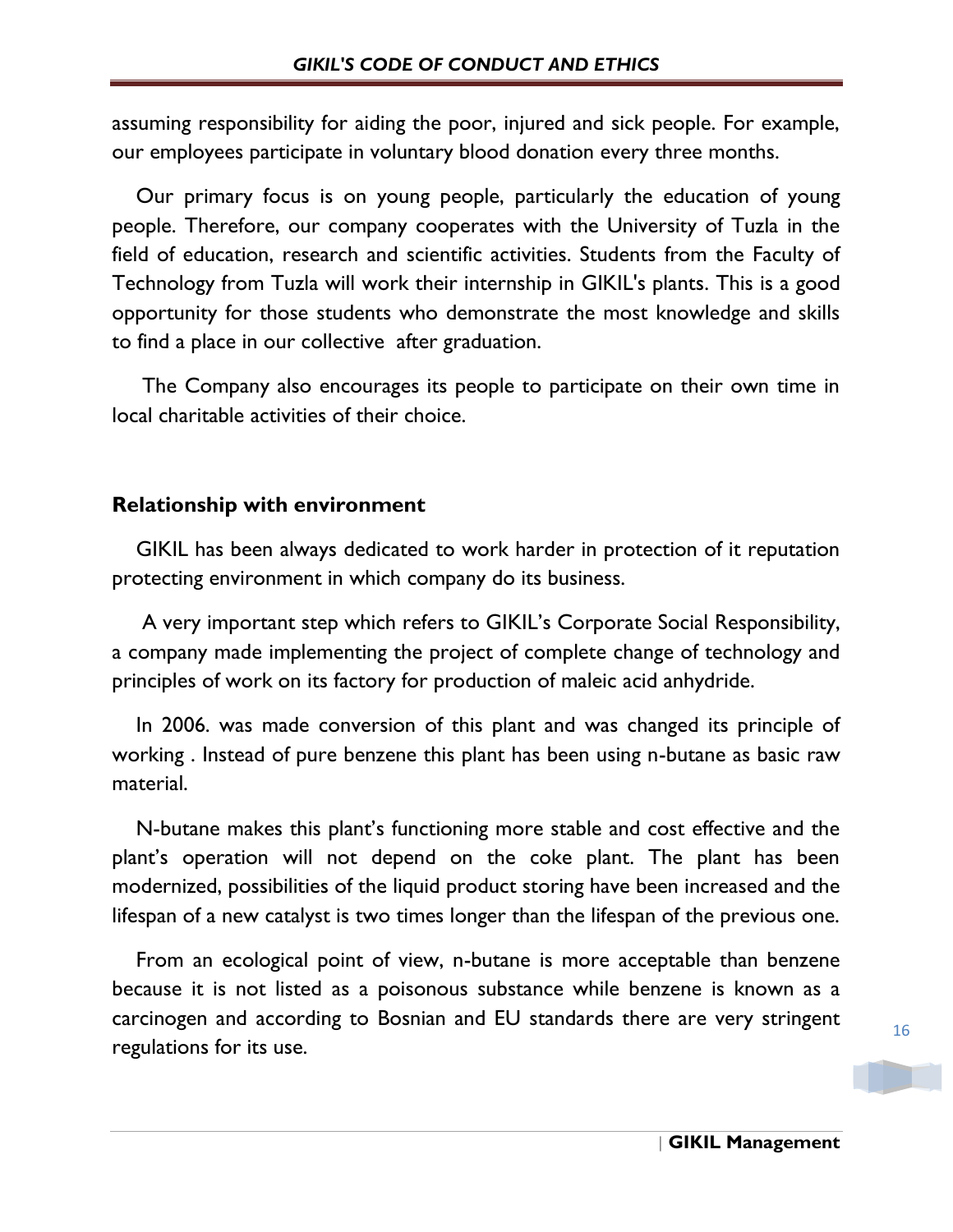This is just one of the most GIKIL's concrete, complex and very expensive projects which demonstrate a company long-time commitment to apply the best available technology and innovation in order to protect the environment in which they operate.

 We will promote open communication with the public and seek an active and productive partnership with the communities in which we operate. We will continue to share information with consumers about our environmental policy and programs and work with community leaders and all others who share our commitment to protect our environment for future generations.

*Health and Safety*

- Create and maintain a safe working environment and prevent workplace injuries
- Assess health and safety risks before starting a new activity, venture or project, selling a new product, acquiring a new business or participating in a hazardous business.
- Eliminate unreasonable health and safety risks from GIKIL's facilities, products, services and activities.

Eliminate unsafe activities and conditions such as:

- failure to use personal protective equipment (helmet, shoes, safety glasses, hearing protection, gloves, monitors, etc.),
- unlabeled or unapproved chemicals,
- blocked fire or emergency exits,
- working in high places without fall protection,
- disabling safety controls or guarding on equipment and machinery,

• inadequate security procedures or practices that may present safety threats to a facility and/or employees,

• new products, processes, ventures or acquisitions that present increased legal liability and reputational risk.

17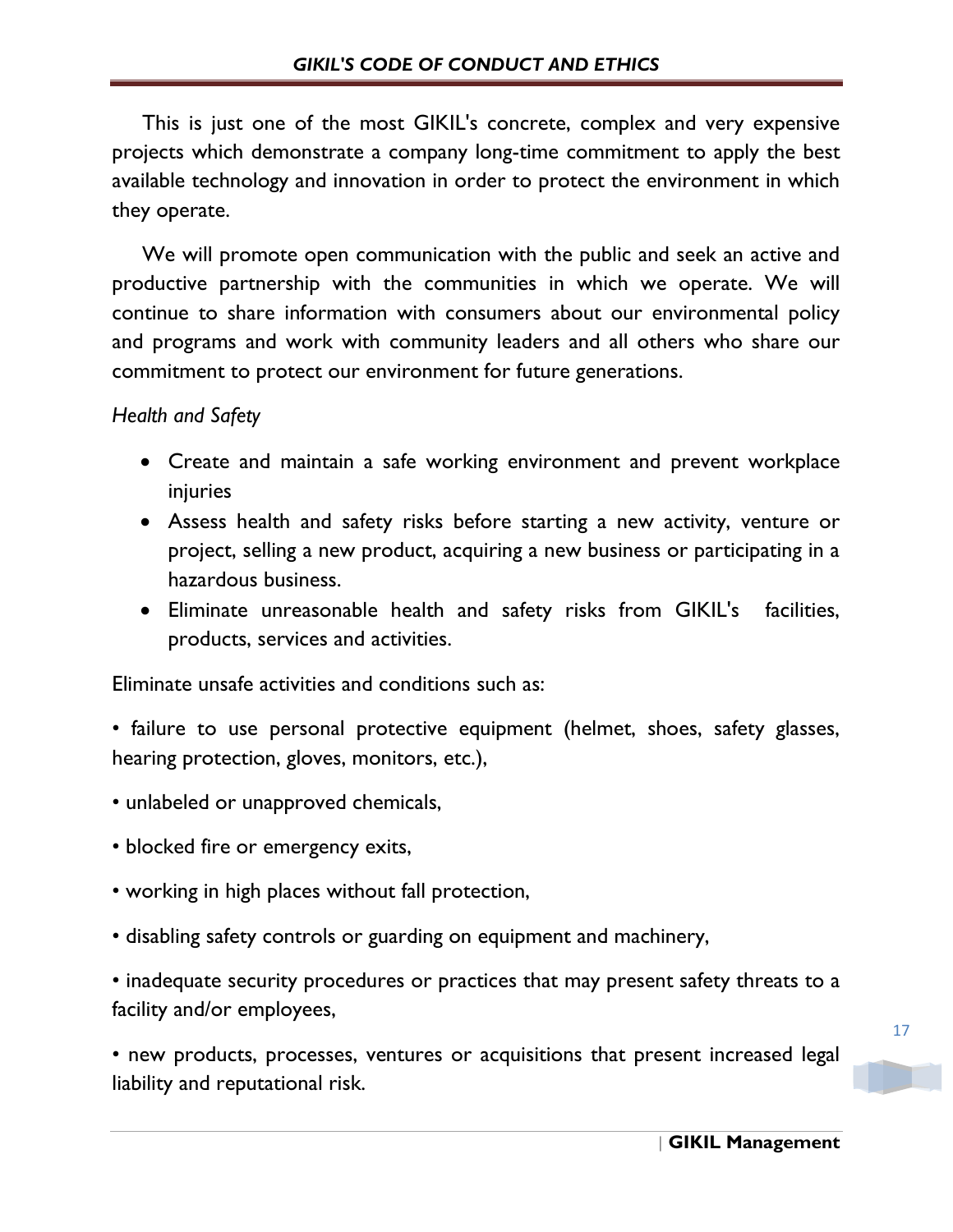# **How to Respect a Code of Conduct?**

 Having a written code of conduct is not enough – the standards of conduct must be communicated to and complied with by those who are asked to follow them.

 In accepting employment with GIKIL, each of us becomes accountable for compliance with these standards of conduct, with all laws and regulations. Managers are responsible for communicating these standards to those they work with, ensuring that they understand and abide by them, and creating a climate where people can discuss ethical and legal issues freely.

# **Non-retaliation policy**

 No adverse action will be taken against anyone for complaining about, reporting, participating or assisting in the investigation of a suspected violation of the Code of Conduct, unless the allegation made or information provided is found to be intentionally false. To the maximum extent possible, GIKIL will maintain the confidentiality of all complaints.

## *Disciplinary actions may be taken*

 The Company's policy is "zero tolerance" for any conduct that violates the Code of Conduct. As such, the Company intends to prevent the occurrence of conduct not in compliance with the Code of and to halt any such conduct that may occur as soon as reasonably possible after its discovery. GIKIL people who violate the Code of Conduct may be subject to disciplinary actions, up to and including termination.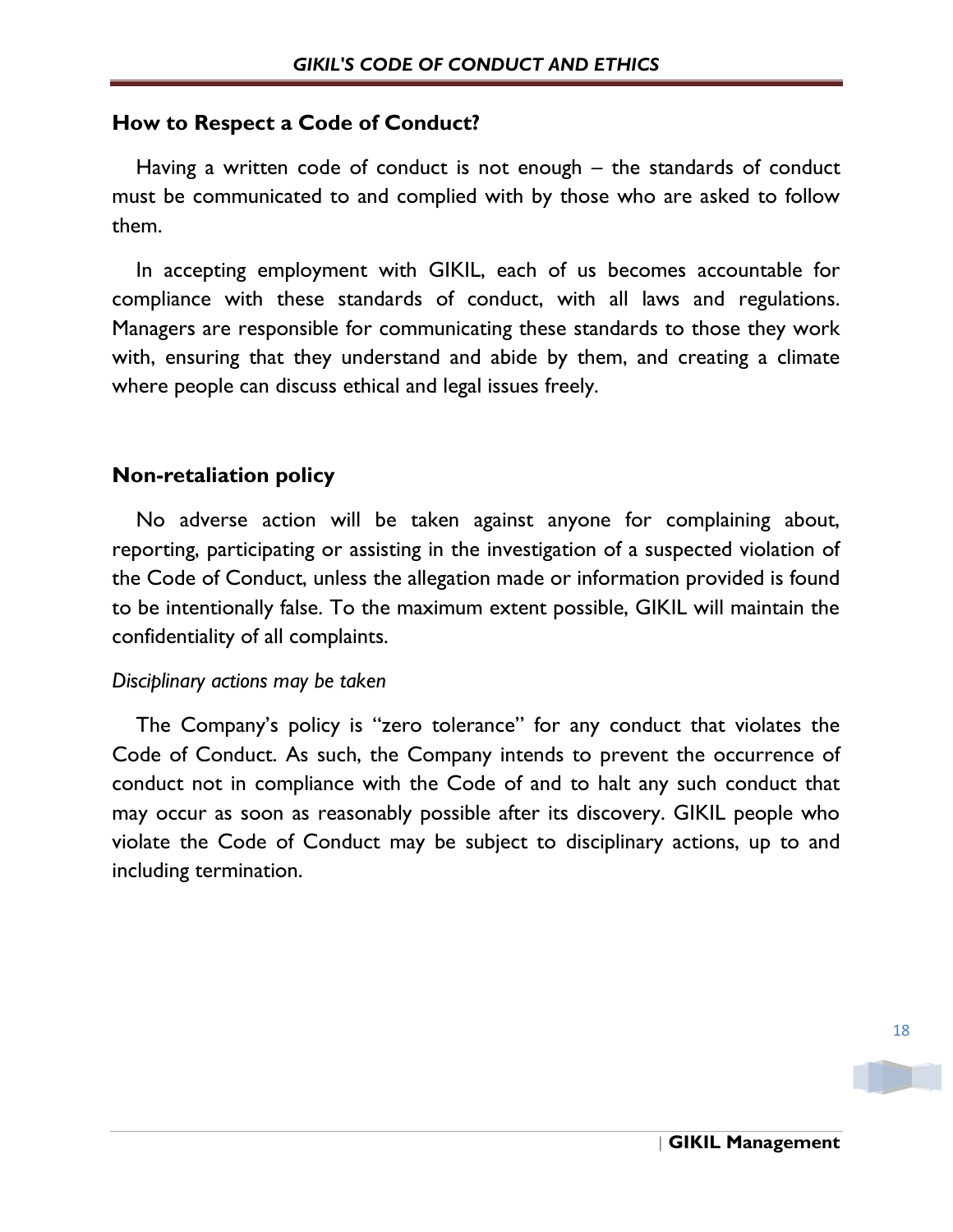## **Dress Code**

#### *Pants*

 Cotton or synthetic material pants, wool pants and flannel pants are acceptable. Inappropriate slacks or pants include sweatpants, exercise pants, Bermuda shorts, short shorts and any other form-fitting pants.

#### *Skirts and Dresses*

 Casual dresses and skirts, and skirts that are split at or below the knee are acceptable. Dress and skirt length should be at a length at which you can sit comfortably in public. Mini-skirts, skirts, sun dresses, beach dresses, and spaghettistrap dresses are inappropriate for the office.

#### *Shirts, Blouses, and Jackets*

 Casual shirts, dress shirts, sweaters, tops, golf-type shirts, and turtlenecks are acceptable attire for work. Most suit jackets or sport jackets are also acceptable attire for the office, if they violate none of the listed guidelines. Inappropriate attire for work includes midriff tops, shirts with potentially offensive words, terms, logos, pictures or slogans; halter-tops and spaghetti top shirts.

 No short sleeve shirts with ties, not unless you are a manager at a fast food restaurant.

#### *Shoes*

 Conservative athletic or walking shoes, loafers, clogs, sneakers, boots, flats, dress heels, close toe shoes and leather deck-type shoes are acceptable for work. Thongs, slippers, and any shoe with an open toe are not acceptable in the office.

#### *Jewellery, Makeup, Perfume, and Cologne*

 Should be in good taste. Makeup should not be conspicuously. Remember, that some employees are allergic to the chemicals in perfumes and make-up, so wear these substances with restraint.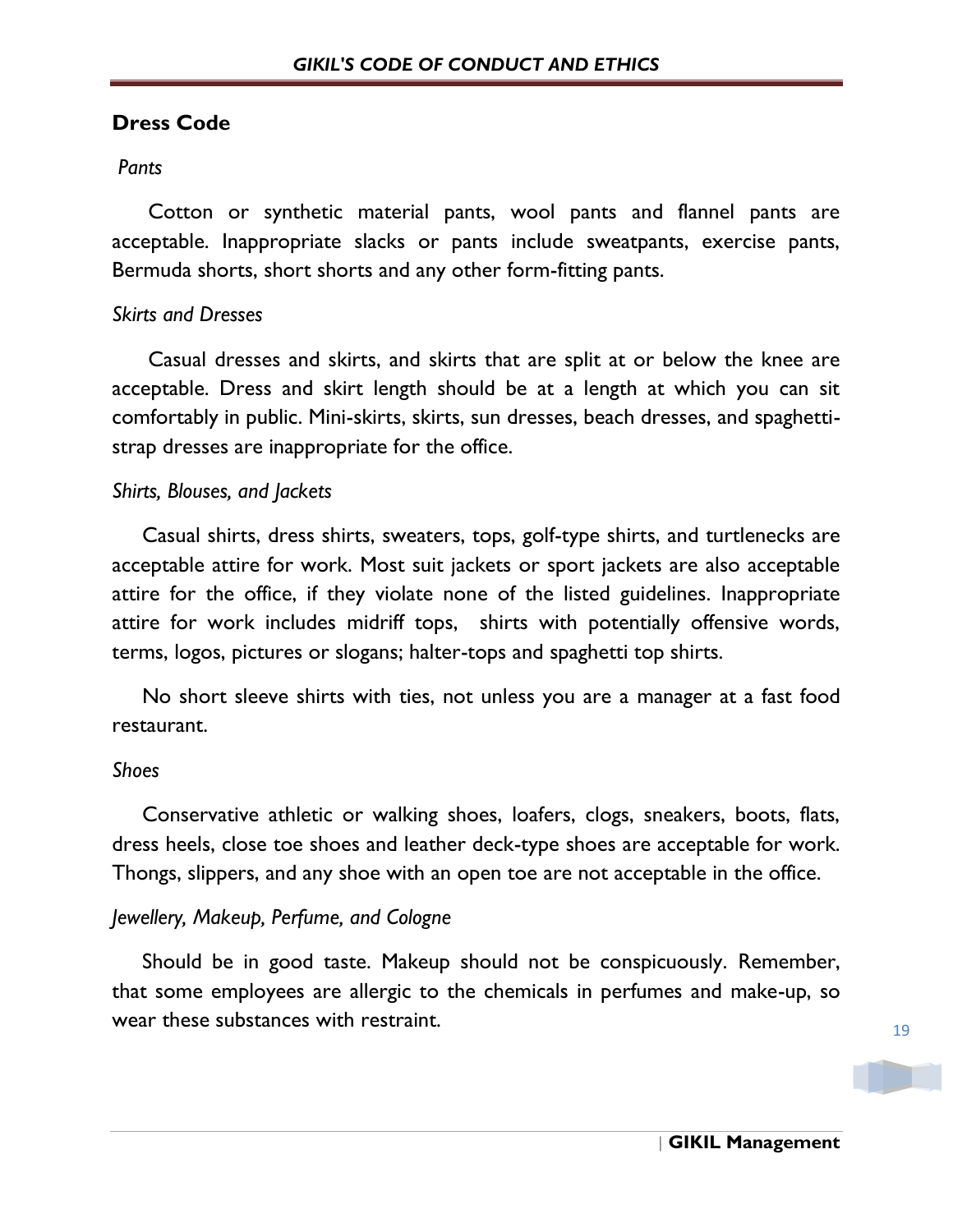## *Hats and Head Covering*

Hats are not appropriate in the office.

 If clothing fails to meet these standards, as determined by the employee's supervisor and Human Resources staff, the employee will be asked not to wear the inappropriate item to work again. If the problem persists, the employee may be sent home to change clothes and will receive a verbal warning for the first offense. Progressive disciplinary action will be applied if dress code violations continue.

# **Frequently Asked Questions related to Code of Conduct and Ethics**

 The following examples are intended to be illustrative only and cannot cover every possible ethics situation or scenario. If you have questions about a specific situation, please do not hesitate to speak with your Manager, Human Resources or Legal Department.

- *If I report a possible violation, will I get in trouble if my concern turns out to be wrong?*

If you witness something that you suspect is a violation, you will not be reprimanded or subject to discipline as long as you report in good faith. If you know of or have good reason to suspect a violation of the Code, you are required to immediately report that information to your manager or Legal Department.

- *If I have a question that is not addressed in the Code of Conduct, does that mean that there is not a problem?*

No. The Code of Conduct is intended to provide guidance but cannot cover every situation. If you are faced with an issue which is not addressed in the Code of Conduct, please talk to your manager, Human Resources or Legal Department.

I suspect that my Supervisor is engaging in behaviors which could be considered a *Code of Conduct violation. However, I am afraid that if I report the situation and my Supervisor finds out, he could hold it against me.*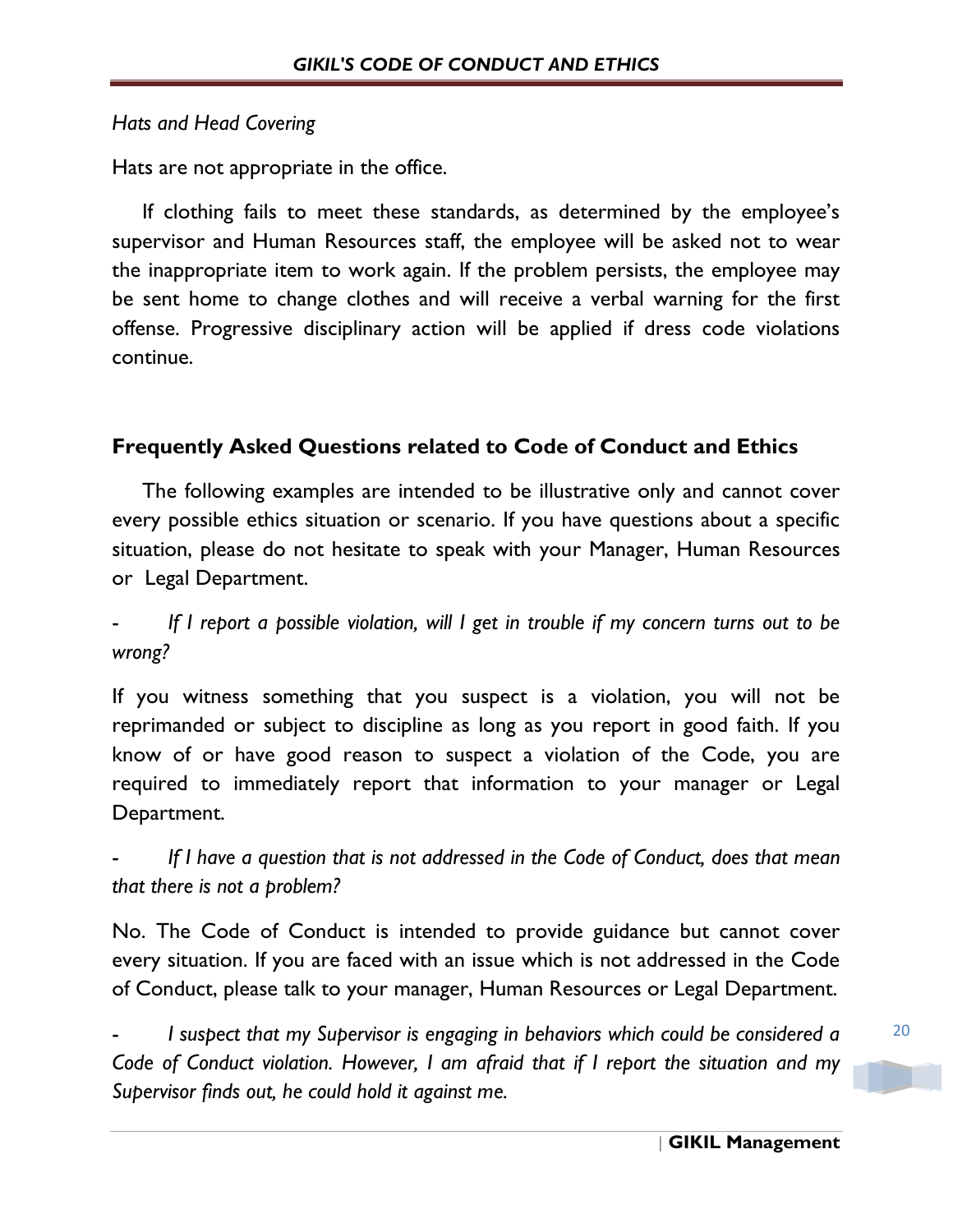As a GIKIL employee, if you know of or have good reason to suspect a violation of the Code, you are required to report that information to your manager or Legal Department. As long as a suspected violation is reported in good faith following the procedures outlined in the Code of Conduct, our non-retaliation policy prohibits any adverse action being taken against you for that report. Any GIKIL's employee who knowingly retaliates because a suspected violation has been reported is subject to disciplinary action.

*- What if someone makes a report against me and I haven't done anything wrong?*

Please be assured that the Company does not assume that a violation has occurred just because a report has been made. Instead, the Company assigns a party from outside your business unit to thoroughly investigate the suspected violation. The Company will presume you are innocent during the course of the investigation and will not make a final determination regarding culpability until after the factual findings of the investigation have been reviewed and it is determined that they support the allegation. You will also be given an opportunity during the course of the investigation to present your side of the story.

- *Does the process for addressing suspected violations differ if the alleged wrongdoer is my Supervisor?*

No, a consistent process is utilized regardless of the alleged wrongdoer's position in the Company.

I recently joined GIKIL as a new employee. My prior employer is a direct *competitor. Is it appropriate for me to share information regarding the business processes of my past employer?*

It is our policy to respect the trade secrets or other proprietary information of others. This is particularly pertinent if you have knowledge of trade secrets or proprietary information from a former employer. If you still have questions, you should consult Legal Department.

- *A co-worker and I often share jokes that might be considered offensive. However, we are careful to do this in my office and shut the door so that no one else hears. We also forward each other jokes that some may find offensive via email. Could this behavior*